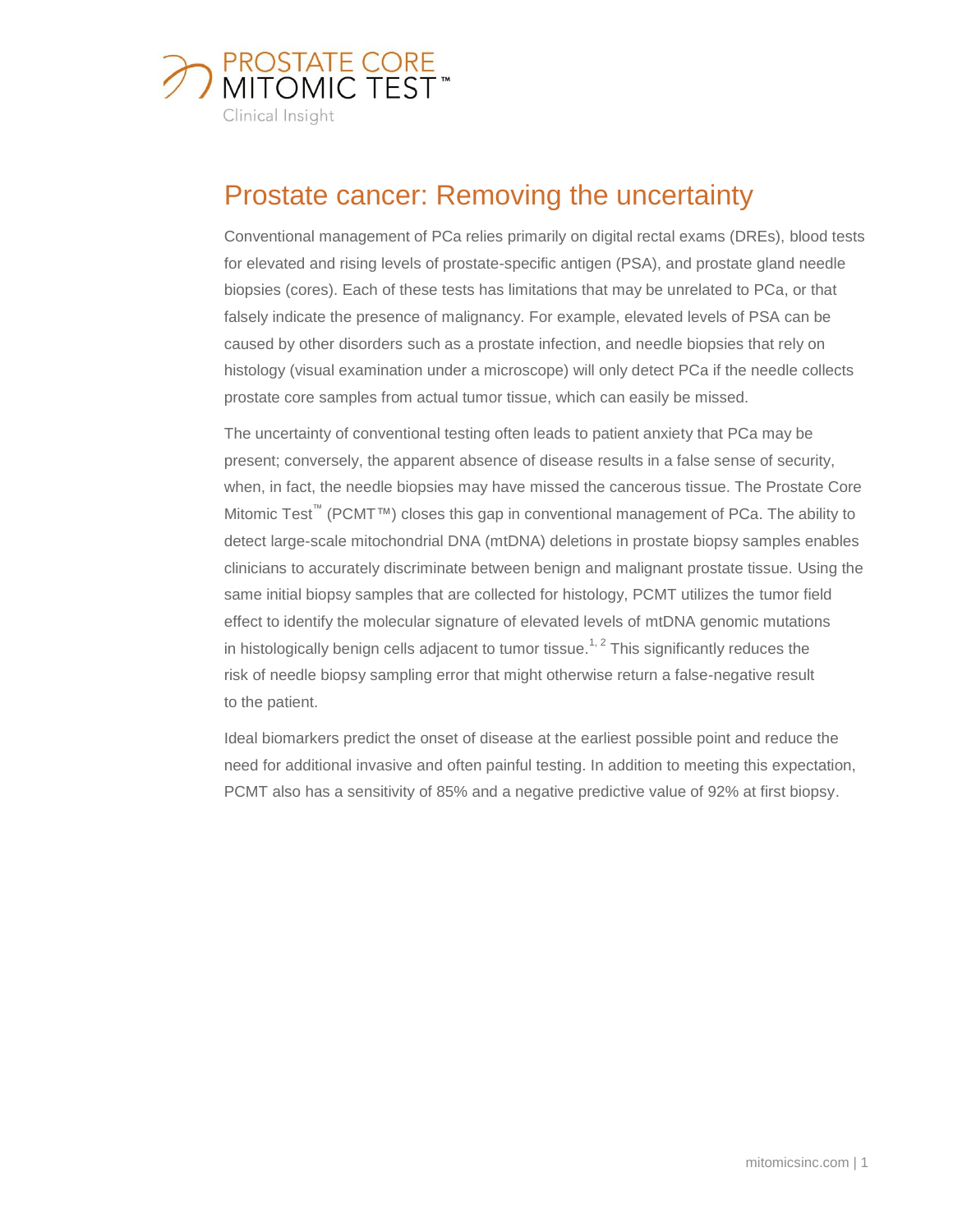



The following diagram depicts the field effect surrounding malignant prostate tissue:

#### **The mitochondrial biomarker advantage:**

- High mitochondrial genome copy numbers enable the use of small tissue samples or biofluids.
- Mitochondria are highly susceptible to oxidative stress and somatic mutations.
- mtDNA have little ability to repair itself.
- Mitochondrial genome mutations are associated with specific cancers.
- The mitochondrial genome can incur extensive damage (~80%) before changes in cell functionality occur.

**These characteristics make the mitochondrial genome an exceptional vehicle for disease biomarker discovery and detection.**

# Detecting the tumor field effect

Some of Mitomics' early research made it possible to successfully identify the tumor field effect, which vastly enhances the power of PCMT. The concept of the tumor field was first devised by Slaughter in the mid-1940s<sup>3, 4</sup> and formalized in a groundbreaking publication in 1953. $5$  The tumor field effect can be described as the presence of molecular changes in histologically benign cells adjacent to tumor tissue. These molecular changes can be correlated with the presence of a tumor. This effect does not just occur within a single cell, but rather, it occurs within a cellular region surrounding the malignancy. PCMT utilizes the expansiveness of the field effect to detect PCa. The molecular subtleties of the field are essentially a molecular signal, which is not visible at the microscopic level, and consequently they remain unrecognized by conventional histology. For this reason PCMT is an immensely powerful tool for the elimination of false negatives in PCa screening.

#### **Field effect data accepted by the American Urological Association (AUA)**

New clinical study data, being presented at the 2013 AUA Annual Meeting, continues to validate the extensive tumor field present in mtDNA and that the 3.4kb biomarker is PCa specific. A standard 12-core biopsy interrogates 0.04% of the prostate gland, leaving the vast majority of the prostate uninterrogated. In addition, some studies have reported that 85% of PCa tumors are multifocal and that disease aggression may not always be associated with tumor volume; however, clinically important, is the association of multifocal disease with higher grade, stage, and recurrence, in comparison to unifocal cancer.<sup>6</sup> Prostate biopsy sampling error is a significant clinical problem in this regard. This is further reflected in the 66% of patients, with a Gleason 3+3=6 lesion, who are upgraded to more serious disease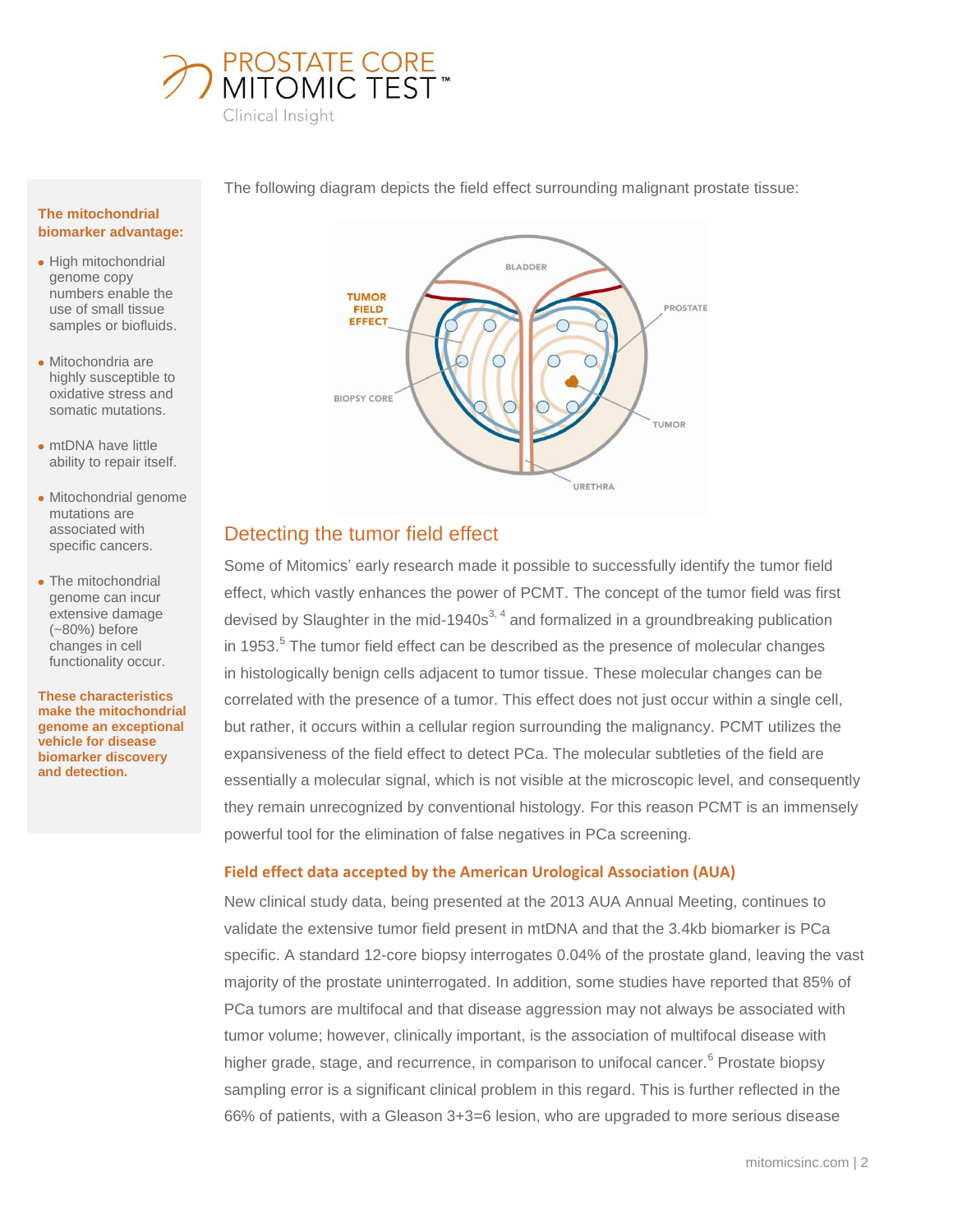

following a prostatectomy. Furthermore, nearly 25% of patients with Gleason 3+4=7 were elevated to 4+3=7 or higher<sup>7</sup> following a radical prostatectomy. Similarly, a study conducted at the Cleveland Clinic found that a 12-core biopsy pattern indicated unilateral disease in 179 patients. However, following prostatectomy, 129 patients were upgraded to bilateral disease, and clinically significant tumors were missed in 40% of these patients. ${}^{8}$ 

This published data supports the fact that conventional methods such as traditional biopsy and histology are challenged to accurately detect all malignancies including significant disease, which is missed in 40% to 66% of all cases.

# PCMT mtDNA deletion: Stages of discovery and validation

The entire process of discovery and validation involved 396 patients and close to 1,700 prostate core samples. This included 143 patients with benign histology and 253 patients with malignant histology. The extensive development process included three primary stages. Stage 1 encompassed the actual discovery of the deletion and two pilot studies to confirm the discovery and integrate the use of the tumor field effect. Stage 2 involved an internal validation study carried out by Mitomics and a second external validation study carried out by the National Institute of Standards and Technology (NIST). Stage 3 was conducted within the framework of a clinical trial. The diagram below outlines the flow of work and the study population used in each stage of assay development:



The PCMT predicted the outcome of the repeat biopsy with a SEN of 85% and a NPV of 92%.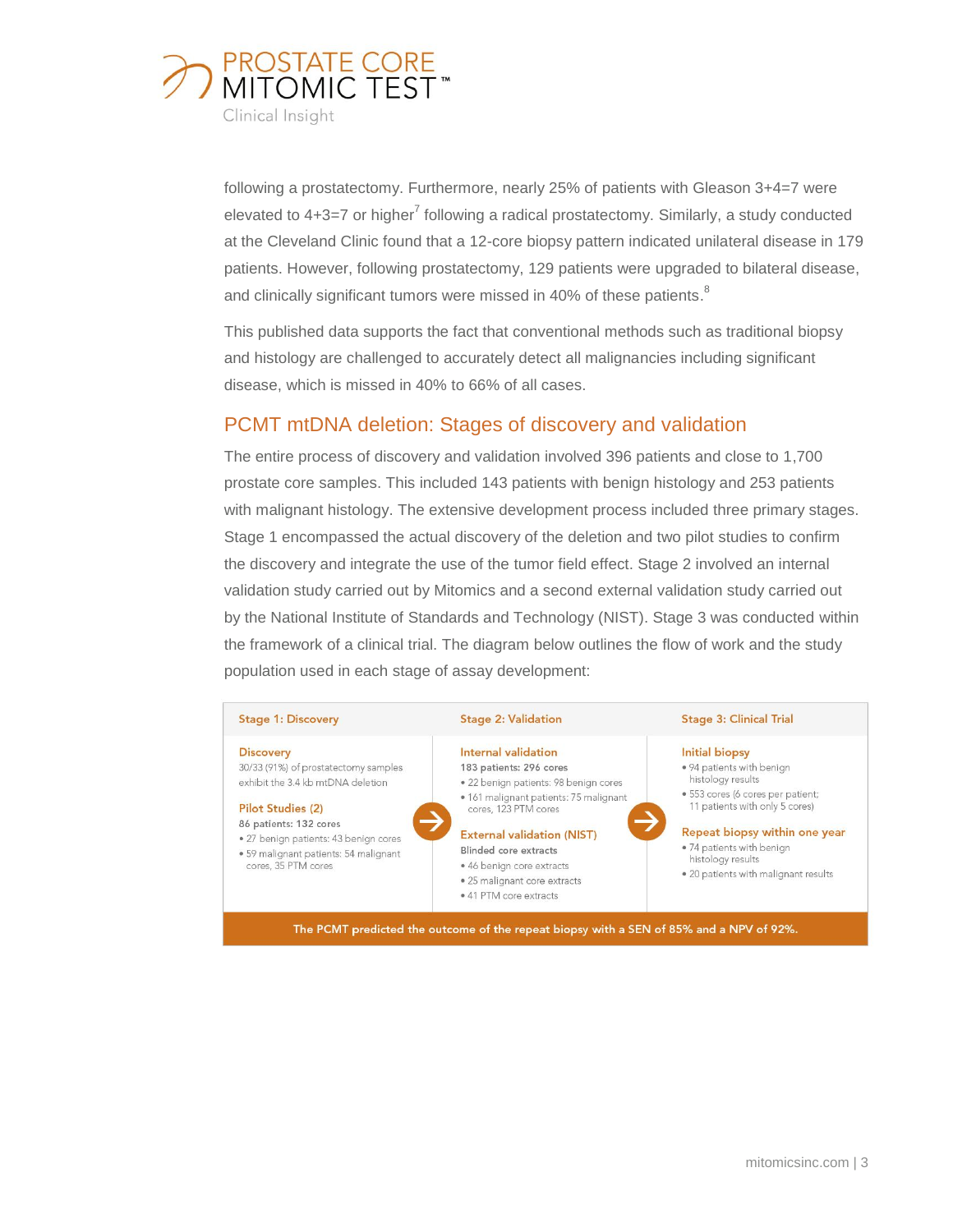

The discovery of the 3.4kb mtDNA deletion was made in a pilot study that utilized frozen prostatectomy samples, and the deletion was used to accurately identify PCa in 30 out of 33 or 91% of the samples.<sup>9</sup> The following illustration depicts the amplified DNA using gel electrophoresis associated with the study:





## Establishing Clinical Performance

Following the validation of the 3.4kb deletion's correlation with prostate cancer in both malignant prostate cells as well as normal appearing cells in proximity to a tumor a retrospective blinded clinical study was undertaken as stage 3 development for PCMT.<sup>10</sup> This study involved 94 patients (contributing 595 biopsy specimens) that underwent initial biopsies, each providing six needle cores, which were all classified as histologically benign. Within 14 months, all 94 patients underwent a second round of biopsies. In this second set of samples, 20 of the patients were found to have malignant cores while 74 patients' results remained benign.

The outcome of this study emphasizes the ability of PCMT to accurately identify patients who are truly free of disease. Specifically, in those cases where PCMT did not detect elevated quantities of the 3.4kb deletion the pathology outcome on second biopsy was negative 92% of the time. In terms of managing prostate cancer, these results mean that PCMT is extremely successful in identifying men who do not require a follow-up biopsy procedure in the near term.

PCMT also identified 17 of the 20 men who were found to have malignant results on the second biopsy, giving the test a sensitivity of 85%.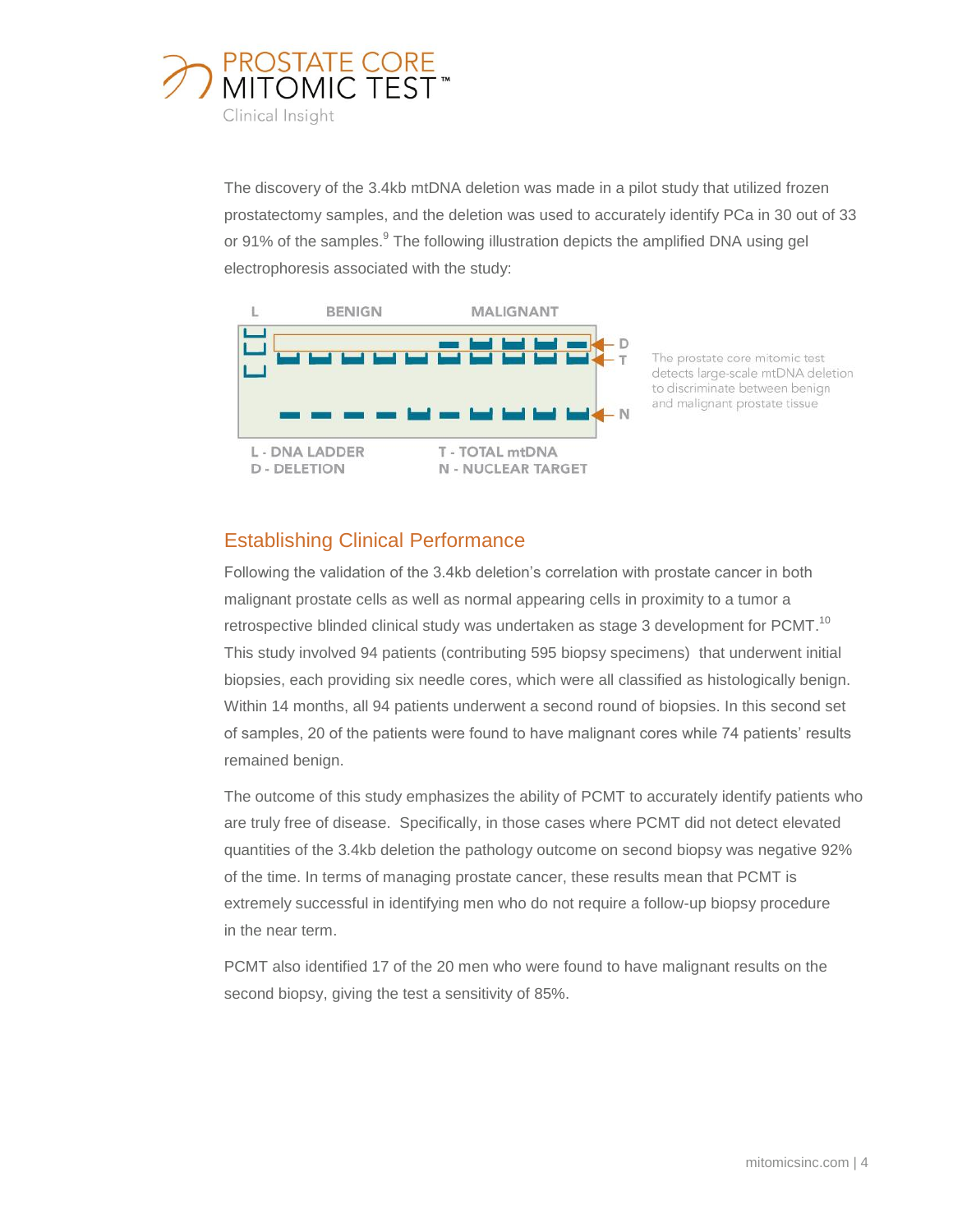

Since PCMT requires only 20ng of mtDNA, molecular detection of the field effect can be carried out on the same samples used for histology. Not only does this ensure continuity in the patient's results, it greatly reduces the risk of missing a tumor since the results are not reliant solely on histology of the needle biopsy. The ability to use existing (or previously collected) histology samples for PCMT evaluation also reduces patient stress and risk of infection since no additional biopsies are required.

### The economic reality of PCa

Due to the subtle nature of PCa and the extremely small tumor cross-section that is collected with a needle biopsy, the histological identification of prostate cancer is one of the most difficult diagnoses in pathology.<sup>11</sup> PCMT effectively expands the detection perimeter of the biopsy needle by utilizing the tumor field effect. This not only makes the prostate core biopsy a more effective screening method for the patient, it also adds value to the process by increasing its accuracy.

The North American population demographic over the age of 65 has been steadily growing in recent decades. This, coupled with the fact that over 60% of PCa diagnoses occur in men 65 years and older, makes it readily apparent that the economic impact of PCa is steadily growing. Screening programs for PCa have been developing since the mid-1970s, resulting in earlier detection of the disease. This has contributed significantly to an increased incidence of PCa (due to better detection) and long-term survivability of those diagnosed with PCa. The most immediate impact of a diagnosis of PCa is the impact on a man's quality of life, and this is directly related to the overall long-term survivability of the disease. The longer it takes to diagnose PCa, the less chance there is to arrest or cure the disease, resulting in the need for much more aggressive and extreme treatment for a longer period of time. Ultimately this means that more cost-effective strategies are needed to detect the onset of PCa to ensure the greatest number of men have the best access to treatment and a potential cure for the disease.

# Specific health economic benefits of PCMT

When patients undergo a prostate needle biopsy and the outcome is deemed to have a negative pathology, these same biopsy samples should be assayed with PCMT. The 92% negative predictive value, coupled with 85% sensitivity for PCa, adds an essential component of assuredness to the negative pathology.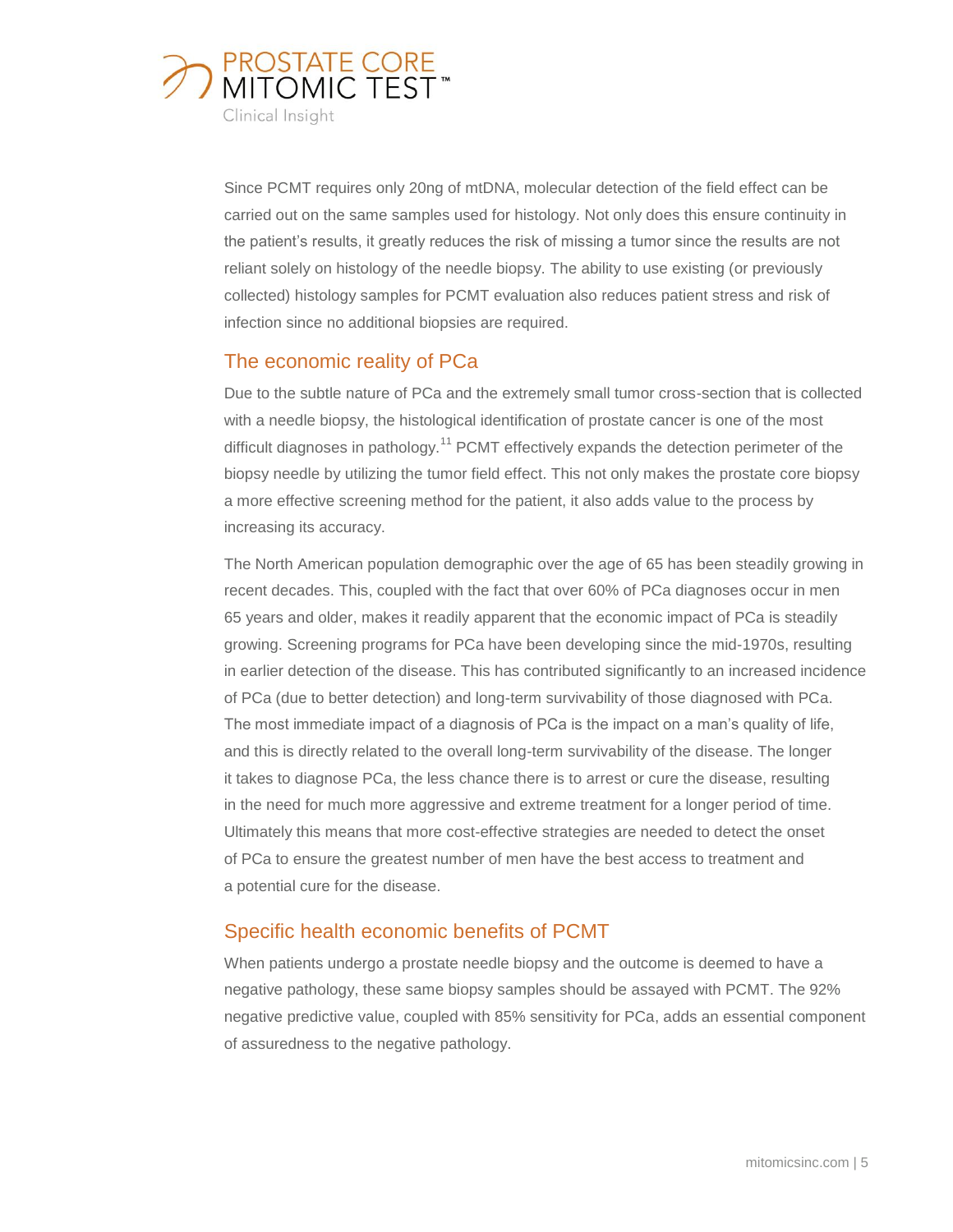

Reconfirmation of a negative pathology report places the patient in a position to proceed with an annual follow-up to monitor the status of his prostate, rather than enduring multiple visits within a one-year time period that are normally associated with active surveillance. The average cost of a prostate biopsy procedure and standard ancillary care administered within a clinical setting is about US\$4,200.<sup>12</sup> Taking into account a negative PCMT result along with other clinical signs may delay or even circumvent the need for an additional visit to a urologist to undergo a second biopsy procedure within that year, resulting in an annual savings of at least \$4,200.

By removing the need for a continual loop of screening, biopsies, and uncertain diagnoses, PCMT provides the following economic benefits:

- A reduction or elimination of unnecessary screening tests
- A reduction or elimination of repeat biopsies
- Elimination of complications associated with the biopsy procedure for those patients  $\bullet$ who no longer require repeat biopsies

For the negative prostate biopsy population, the cost savings associated with PCMT over a 2.8-year timeframe are identified in the table below. The Institute for Integrated Healthcare has reviewed these stated cost savings and provided their high-level validation for reasonableness.<sup>13</sup> Additional cost savings associated with early detection have not been calculated.

| Savings category | Range of cost savings (in US\$) |
|------------------|---------------------------------|
| Screening        | $$3,800 - $15,000$              |
| Repeat biopsy    | \$9,600                         |
| Complications    | \$2,000                         |
| Total            | $$15,400 - $26,600$             |

When negative pathologies are correlated with positive PCMT results, this indicates that the original pathology may have been a false negative, which occurs in 15% to 30% of biopsy results. The high PCMT sensitivity of 85% would serve to minimize the number of false negatives that occur, by initiating a re-biopsy much sooner than it would have occurred in instances where only conventional histology has been utilized to diagnose PCa. Expediting a correct diagnosis via PCMT means that therapeutic treatment of PCa would be initiated at an earlier date, usually resulting in better outcomes for the patient at a lower treatment cost. Identifying the disease at an earlier time point generally means it will be possible to treat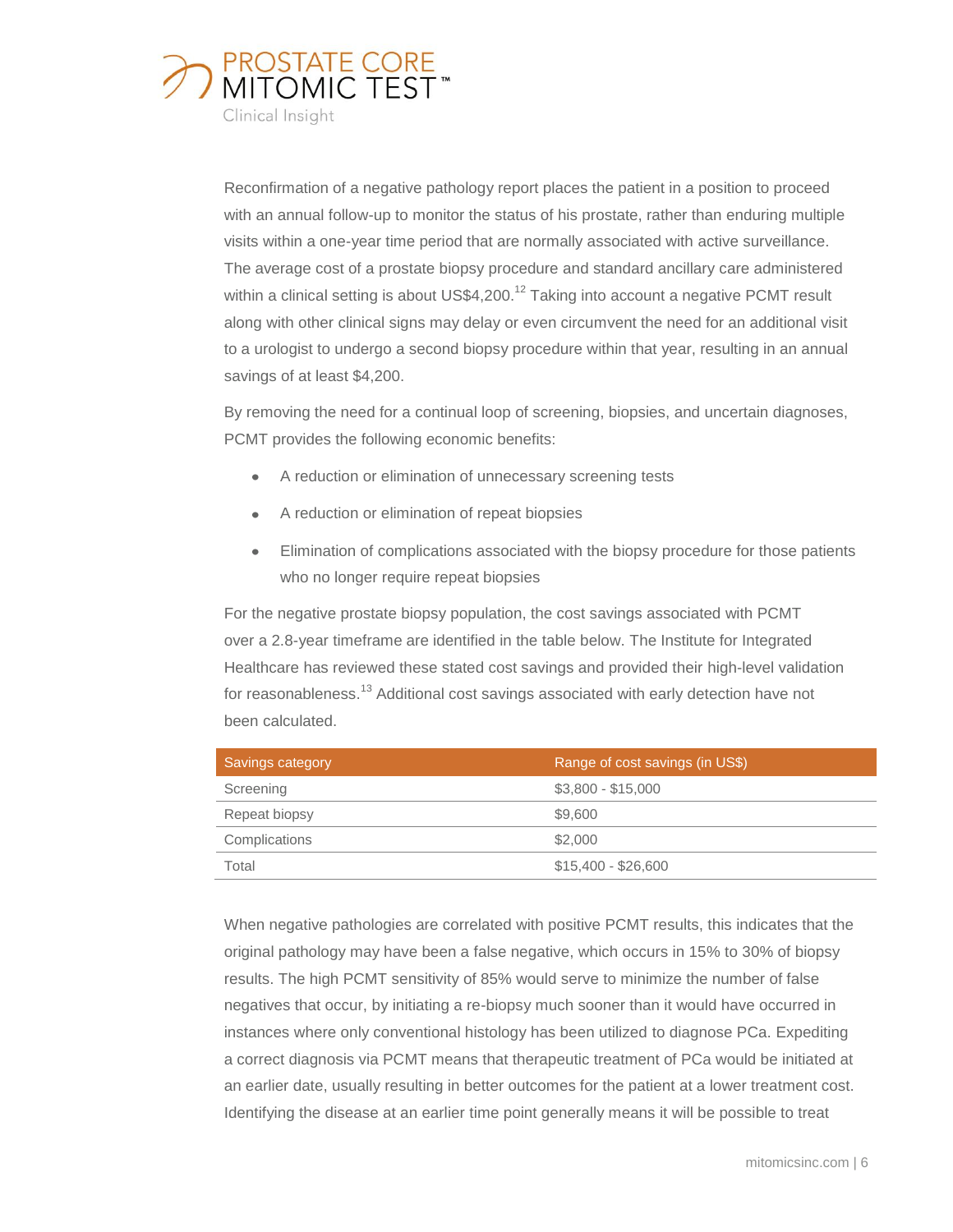

#### **Each year, nearly 1.4 million North American men are screened for PCa. Out of 1.4 million men:**

- 242,330 men will be diagnosed with PCa (~69% of annual incidents of PCa)
- 1,050,000 men will receive negative or benign pathologies attributable to noncancerous prostate conditions

#### **Of the 1,050,000 negative or benign diagnoses:**

- Between 36,350 and 72,700 incidents of PCa will be missed
- 52,500 men will receive a diagnosis that is suspicious of cancer but not confirmed
- 15,750 of these men will receive the same inconclusive diagnosis upon second opinion
- More than 3,600 men will receive falsepositive results and undergo unnecessary treatments for PCa

**PCMT works to correctly identify PCa, reduce the number of falsenegative diagnoses, and remove uncertainty for the patient.**

PCa with less aggressive regimens such as radiation therapy alone instead of the more aggressive combined treatment of hormonal and radiation therapy, or prostatectomy. The monetary savings within the first year alone runs into several thousands of dollars, and over time, may ultimately mean a savings into the tens of thousands.<sup>14</sup> Clearly, PCMT represents a substantial and practical economical savings to the patient.

# Optimizing patient outcome, minimizing the impact of PCa

From the clinician's perspective, ensuring the best possible outcome for the patient is the primary goal. Though a biopsy may come back negative, the clinician is well aware that current screening methodologies can miss a significant portion of actual incidents of PCa. PCMT offers the clinician an invaluable additional means of being sure of the diagnosis and helps determine the best way forward in managing patient outcome through increased clinical insight.

Increased clinical insight also benefits the patient by affording greater confidence in the decisions that have to be made regarding their treatment. For men who have just received news that they must undergo screening for PCa, some of the most worrisome issues they must face include whether or not their diagnosis will be accurate; and, if their diagnosis is positive, what strategy for managing the disease will best suit their needs. Accuracy of diagnosis does not only pertain to whether or not the cancer will be detected, but also to the possibly that the PCa will be incorrectly diagnosed as positive. For worried patients awaiting the outcomes of their tests, knowing that every measure has been taken to ensure their results are correct provides the greatest comfort. This is the peace of mind they receive when their biopsies undergo PCMT in addition to conventional histological examination.

In 2006 there were approximately 1.4 million prostate biopsies performed,  $15$  with the number of biopsies expected to increase 6 to 9% by 2011. In Canada and the U.S., the estimated number of new PCa diagnoses for 2010 was 242,330.<sup>16, 17</sup> Nearly 75% of the time histological examinations of prostate core biopsies do not identify cancer. In these instances, enlarged prostate and elevated PSA levels are attributed to other prostate conditions such as benign prostate hypertrophy or prostatitis.<sup>18</sup> This translates into nearly 1,050,000 benign diagnoses in North American men who were screened for PCa in 2010.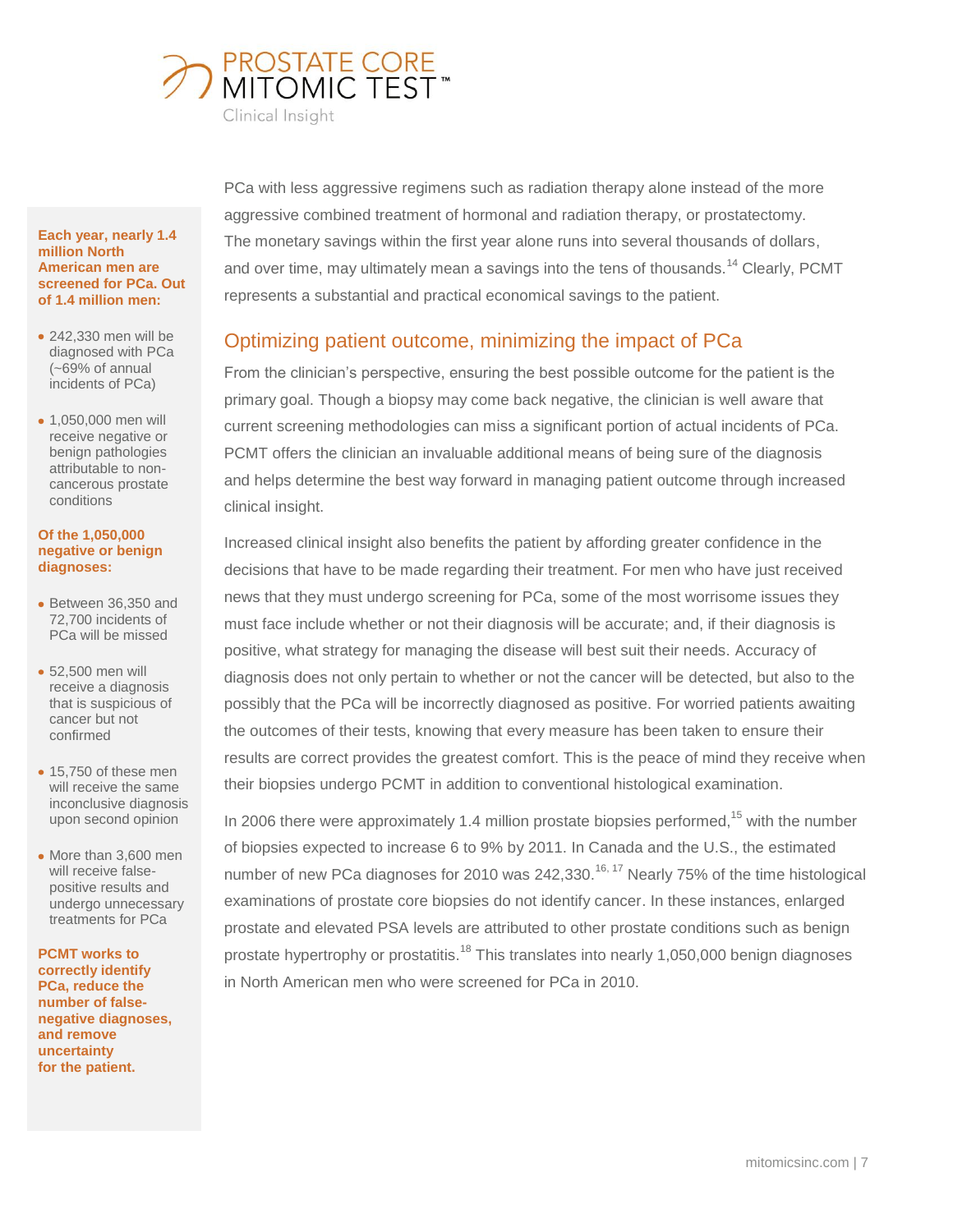

# The Mitomic Technology<sup>™</sup> advantage: Empowering clinical insight<sup>™</sup>

In addition to completing design and development of the assay, Mitomics has developed state of the art, 11,500 square foot high complexity CLIA-compliant laboratory in the U.S. With this CLIA laboratory capability, Mitomics is firmly established for commercial availability of PCMT in the North American marketplace.

The commercial launch of PCMT represents a culmination of an extensive body of research that stands to revolutionize the diagnosis and management of PCa, from both the clinician and patient perspectives. The fact that PCMT can be done on the same tissues collected for conventional histological screening – and that it uses well-established and economical highthroughput RT-PCR methodology – makes this test highly accessible and easy to implement. The efficient use of extant biopsy tissue also minimizes both risk and stress for the patient.

The Prostate Core Mitomic Test was developed using Mitomic Technology, a highly advanced proprietary technology for detecting and comparing novel discoveries of mtDNA deletions against a library of known mitochondrial genomic deletions. The assay detects PCa by identifying underlying molecular alterations that have occurred in normal-appearing tissue that is adjacent to a malignancy. These molecular alterations, known as the tumor field effect, enhance tumor detection in instances where biopsy cores appear histologically benign because they have failed to collect tumor tissue from patients with PCa. As a result, PCMT provides the clinician with insights far surpassing those of conventional screening. The concurrent high sensitivity of 85% and negative predictive value of 92% contribute unprecedented strength to this assay through its ability to identify PCa.

The economic reality of PCMT is that it provides a much more accurate stratification of the patient population. By increasing confidence in the identification of true-negative outcomes, a substantial number of men will avoid PCa treatment. Other men whose cancer would have previously gone undetected before reaching a more advanced stage will now receive earlier treatment. The number of men receiving results that are suspicious of cancer will also be minimized as the clinician will have an extra screening test available to identify PCa. For all of these groups, the end result of having PCMT will be quite optimal, as both their health management and outcomes will be delivered with the highest level of confidence available. From the clinical standpoint of saving lives, the decision to use the PCMT is a simple one.